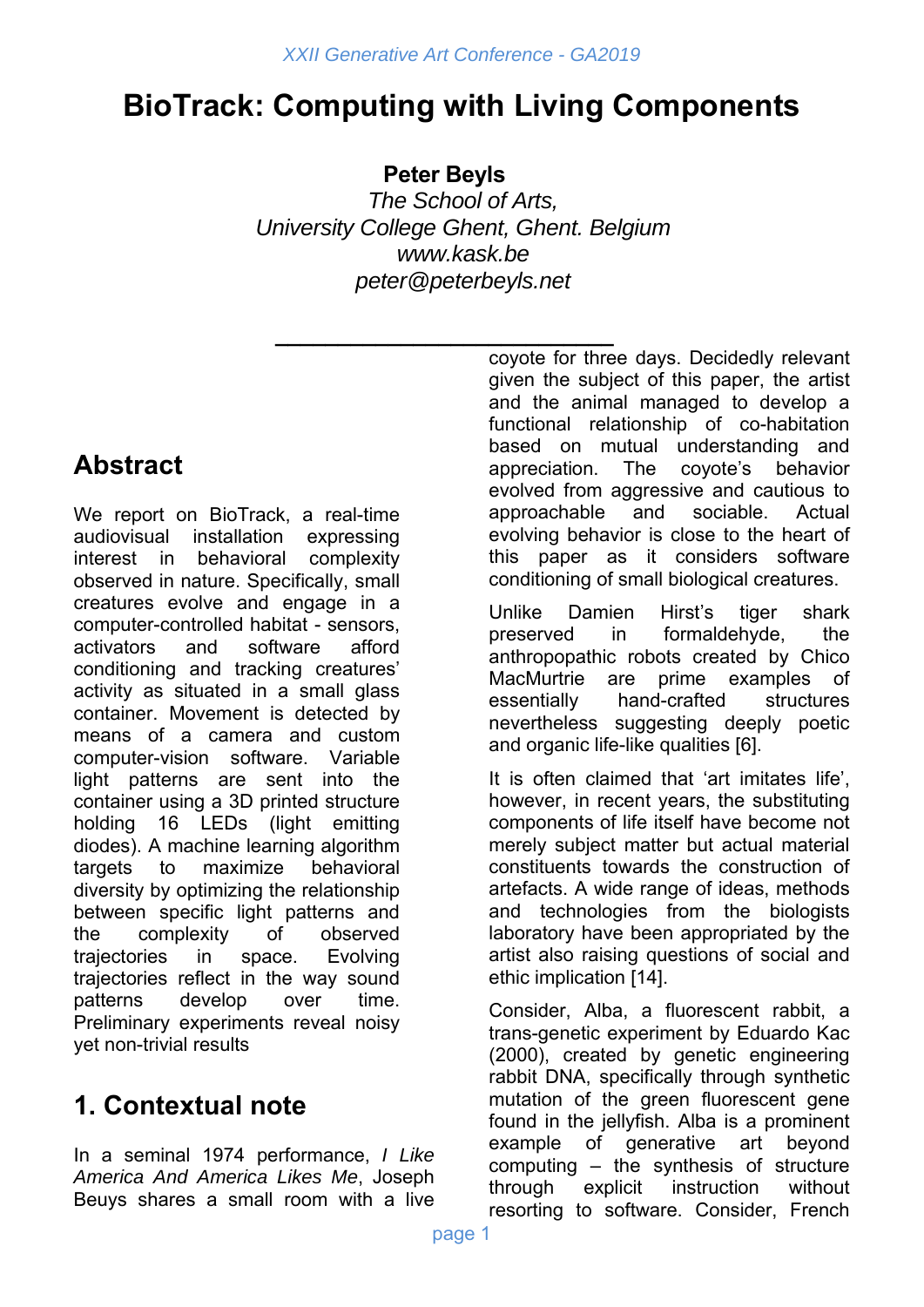performance artist Orlan, viewing her body as software subject to perpetual modification.

Oron Catts, leading artist in the Tissue, Culture and Art Project (TC&A), has been designing structures merging living biological material and synthetic constituents since 1996 suggesting that "the body cannot survive without organs and cells, but the latter two groups can survive without body" [3]. TC&A develops biological art collaborations and advocates the notion of semi-living entities; cells and tissues isolated from organisms and coerced to grow in predetermined shapes. Such research implicitly comments on the human condition and raises imperative philosophical and ethical questions.

Interfacing art and biology is by no means a recent phenomenon. Early experiments in art and technology either took inspiration from interesting behavior observed in biological workspaces to inform the creation of sculptural installations exhibiting life-like qualities [5, 9] or evolving virtual creatures in software [10]. Still others choose to fully integrate living creatures in their work.

SEEK is a fine example of an early project involving live animals developed by Nicholas Negroponte and his team at MIT, on display at the NY Jewish Museum in 1970 [4]. SEEK is designed as a sensor/activator system; software senses a 3D environment composed of small blocks, evaluates changes and reorganizes the world accordingly with live gerbils moving inside this kind of variable architecture. Remarkably, the software chooses to either amplify the effect gerbil actions or to compensate i.e. reorganize the world according to a specific design. Note: SEEK implements a closed loop system interfacing biological and synthetic

behavior, effectively suggesting a complex hybrid biotope displaying unpredictable though coherent behavior.

A single cell bio-electronic component may support hybrid hardware-wetware computing: sound can be sent into a Petri dish holding slime mould (*Physarum polycephalum*), in turn emitting electrical signals to be translated back into sound – biological behavior becomes a mapping interface in interactive computer music performance [8].

My project *Fishbowl* [1] addresses collective behavior and fish swimming patterns. A reinforcement learning algorithm aims to optimize behavioral diversity by influencing performance through external stimulation operating light patterns. Computer-vision tracks global flow i.e. intensity and direction of the centroid of movement. The basic idea is to maximize flow signal diversity, a process echoing in the sounds produced through sonification.

DeepLabCut is an open-source tool developed at Harvard University, it explores deep learning for training neural nets to track animal postures and behavior. Tracking is deemed attractive since motion offers an impression of the development of intentionality in the brain [7].

## **2. Introduction to BioTrack**

BioTrack is an experimental art-research project interfacing biological and synthetic communication. Highly speculative, suggests the exploration of spontaneous behavior of natural creatures in interaction with machine-generated information and how internally motivated, innate behavior might be influenced by external audiovisual stimuli. Specifically, we are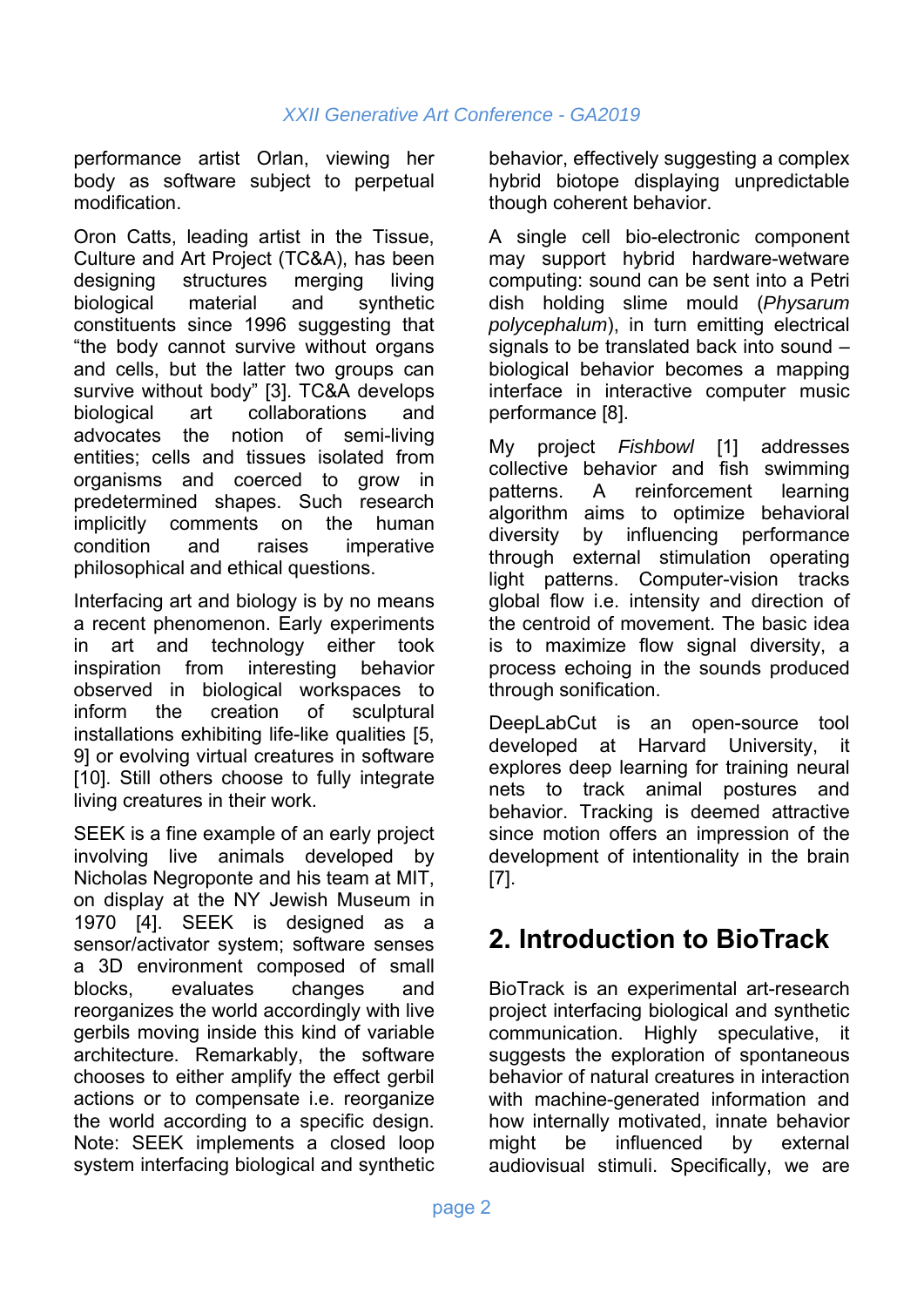interested in the unfolding locomotive complexity of biological creatures (such as ants) situated in a small, isolated biotope, typically a 15 cm Petri dish.

Spatial behavior of creatures is tracked in 2D space using computer-vison; movement information is extracted as tiny 'trajectories' reflecting short-term history dynamics. Trajectory analysis yields information on the *quantity* and *quality* of the physical activity, respectively, how much activity is taking place, if any, and how complex that activity actually is. In other words, levels of amplitude and levels of interestingness implied in the data is made explicit.



### Fig. 1 Schematic overview

Following the design principle of maximization of diversity [13], we aim to maximize the complexity of the natural activity inside the dish using a reinforcement learning algorithm. Since optimization is highly inhibited by internal and external constraints, ultimately, wavelike activity will probably develop reflecting the process of continuous adaptation.

We might interpret the trajectories as control signals issuing from a hybrid biomachine structure and view them as a control structure exercising parametric control over a sound-generating algorithm. Then, the manifestation of a process of biological life interfaces actively with a process of cultural design. More exactly, implicit natural behavior becomes a qualitative source of information influencing the development of sound patterns in an algorithm of explicit design. This method clearly avoids the notion of 'control' in favor of 'influence' – which is an aesthetic choice in the context of evaluating different mapping strategies in a typical computer music application. Mapping exists as a continuous scale between two conceptual opposites: (1) *responsive* systems, where control data selects responses from a palette of predesigned responsive options and (2) *interactive* systems suggesting a more symbiotic human-machine relationship reflected in unpredictable yet intelligible machine responses [2].

Figure 1 shows circular action in a sensoraction framework; the camera image is analyzed, tracking changes in developmental quantity and quality. A reinforcement learning algorithm selects policies (hardware activation patterns) aiming to optimize future behavioral diversity in the dish.

Figure 2 shows the computer-vision GUI with current camera image, a single tiny creature, its moving contour (red color) obtained through background-subtraction, a number of sliders for parameter tuning and radio buttons to select computervision functions. Visualization also includes flow sensor grid activation (light blue dots), current centroid of movement (white circle) and trajectory (green).

### **Hardware**

Two different sized prototypes of hardware interfaces were built aiming to accommodate distinctive sized action spaces. The first interface (figure 3) features a 5.5 cm Petri dish, 8 LEDs (light emitting diodes) used as activators and 8 LDRs (light sensitive resistors) used as sensors. The LDRs were removed from the second much larger design which includes a 17 cm glass container, 16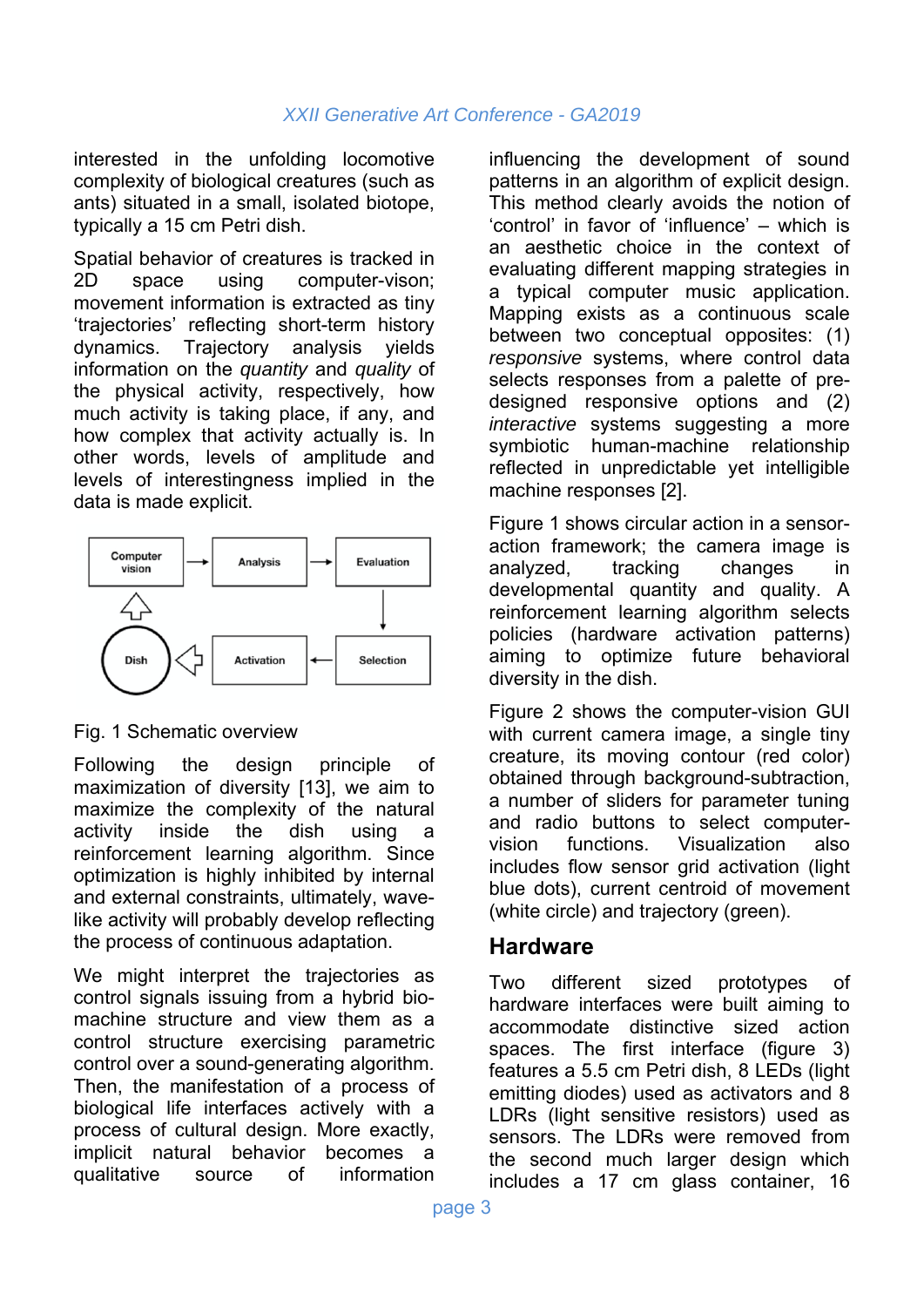LEDs and one piezo element used as a global activator while sensing relies exclusively on computer-vision software. All components interface with an Arduino board running the Standard Firmata library and custom software.



Fig 2: Main interface of BioTrack application

## **3. Implementation**

### **3.1 Analysis functions**

BioTrack is organized as an objectoriented system written in Processing [12] with extensive use of external libraries, including functionality for Supercollider, Arduino, OpenCV and OSC (Open Sound Control).

Software serving behavioral analysis is based on OpenCV. Every single module addresses a particular aspect of image complexity while the user may select an arbitrary collection of modules to run in parallel as to compute an overall image analysis result in real-time. However, in practice, some algorithms are computationally expensive affecting global performance. In particular, two computervision algorithms are helpful in developing a high-level interpretation of creature(s) activity as reflected in consecutive image frames: flow detection and backgroundsubtraction.

A *flow* algorithm computes both the local and the global flow i.e. the strength and the direction of change in the image – the data is reflected in the size and angle of a vector. In addition, a grid of virtual flow sensors overlays the actual camera image, a clear impression results of specific location and strength of physical activity in the dish. Every process cycle yields a list of flow data; heading and intensity of change – the global *quantity* and *quality* levels are computed from the data: quality depicts the diversity of angles (the length of the list vs. the number of unique angles) while quantity is computed by averaging the length of all flow vectors in the list. However, when dealing with tiny creatures (such as ants or small spiders), we observed that flow data is too weak, for that reason we turn to backgroundsubtraction.



Fig 3: Early prototype with Arduino board

A *background-subtraction* algorithm continuously compares consecutive image frames generating a collection of contours suggesting both an impression of the volume and diversity/complexity of change. Background-subtraction tracks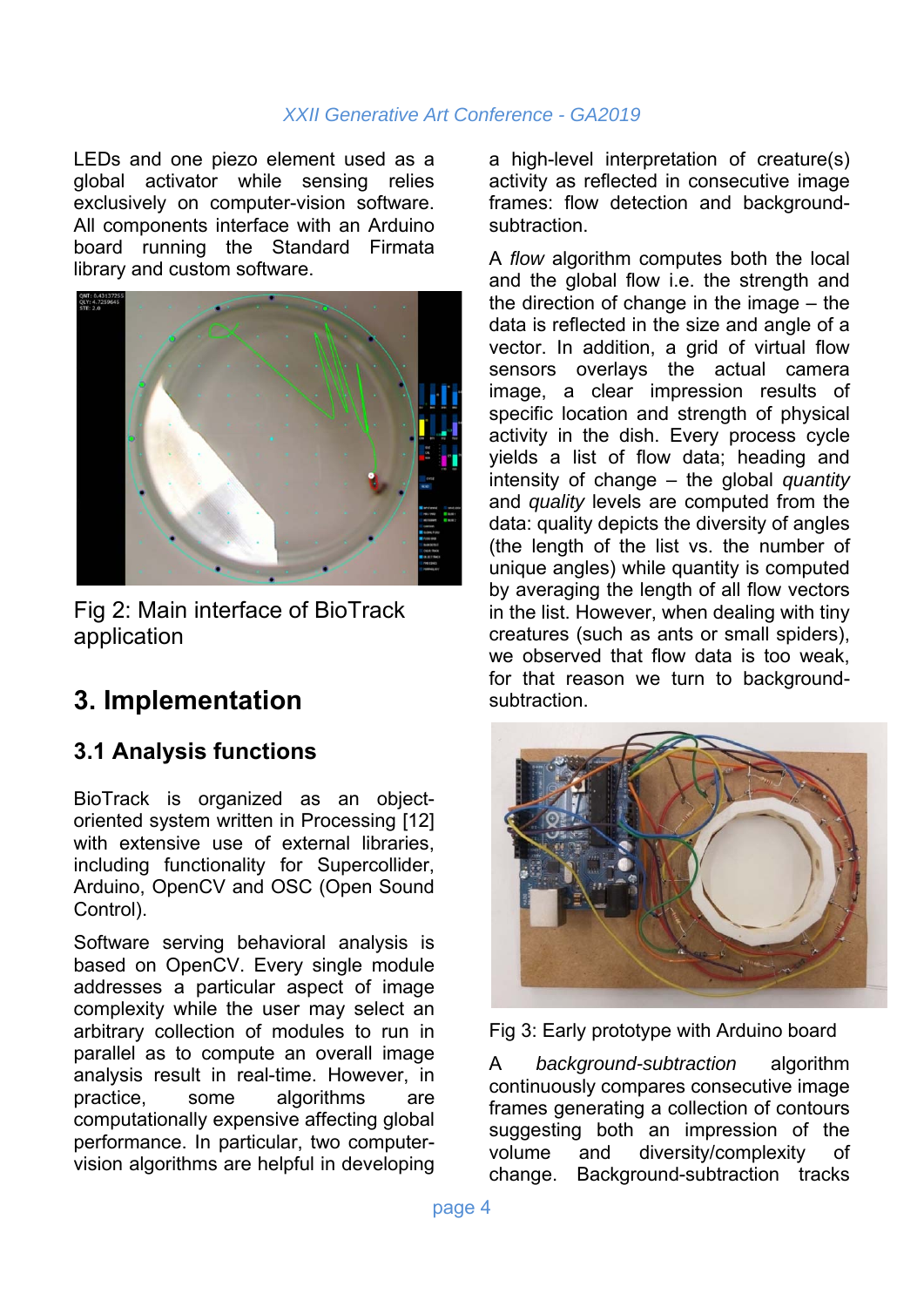the amount of change (total number of contour points and total contour surface) and the centroid of change (the averaged global center origin of all contours).

Background-subtraction aims to extract *trajectories of change* from the analysis of consecutive frames; a trajectory is an abstraction for a 'path' in 2D space – we are interested in the complexity of the path and how it changes over time as a consequence of external stimulation e.g. light patterns and sound. At 12 frames/second, up to 5 trajectories are accommodated taking care of 5 groups of contours – a single trajectory is a 20 elements long FIFO (first in/first out) data structure accepting the respective centroid of every group.

Given a trajectory of points in 2D space, we may compute both the angles and distances between any two points. Considering the *continuity* (deliberating change in consecutive data items) and *diversity* (studying all data; the ratio of the number of data items vs. the number of unique items) we get an impression of the global complexity and eventually, how it progresses inside the history of a single trajectory.

Then, two critical values result: *quality* and *quantity*, respectively. Their evolving values will impact the learning procedure.

### **3.2 Learning**

Optimization is the goal of learning. Our wish to maximize behavioral complexity requires a method to select appropriate, promising stimuli (LED light patterns, and particular sonic activation) to be sent into the dish. However, we have no clue for how effective any given external activation might be; therefore, we suggest an optimization method based on reinforcement learning (RL) [11], more specific, a variation of the Q-learning (QL)

algorithm [15] was implemented. RL aims to select the best actions – in any possible system state – in order to maximize the reward. Therefore, RL is considered a method of experience-based unsupervised learning. Q-learning coordinates action selection: locally, select the optimal action given a state and globally, learn a policy that maximizes the *total* reward. QL typically tabulates stateaction pairs and q-values (equivalent to efficiency), in the context of the present project; estimated proficiency to maximize diversity.

Initially, a collection of random policies is computed and applied within a finite process cycle (typically 10 seconds) and evaluated – the efficiency/reward being proportional to the strength of the interval in behavioral complexity between beginning to end. At the start of the RL process, we are in the *exploration* phase; random selection and evaluation of policies. After a while, we gain some understanding of potentially effective policies and enter the *exploitation* phase; moving on from exploration and discovery to selection of the action featuring the highest q-value.

### **Implementation of learning**

Computing the present quantity and quality (QQ) values follows a self-regulating sensitivity windowing algorithm; the minimum and maximum sample window edges move up and down trying to (1) accommodate outliers through expansion as well as maximizing sensitivity through gradual compression.

The concept of a system *State* is crucial; QQ values (0  $\sim$ 1.0) are mapped to 0  $\sim$  3, consequently combining the data yields a State between 0 and 15.

Learning manages the list *saPairs*: a collection of State-Action pairs (SAP), a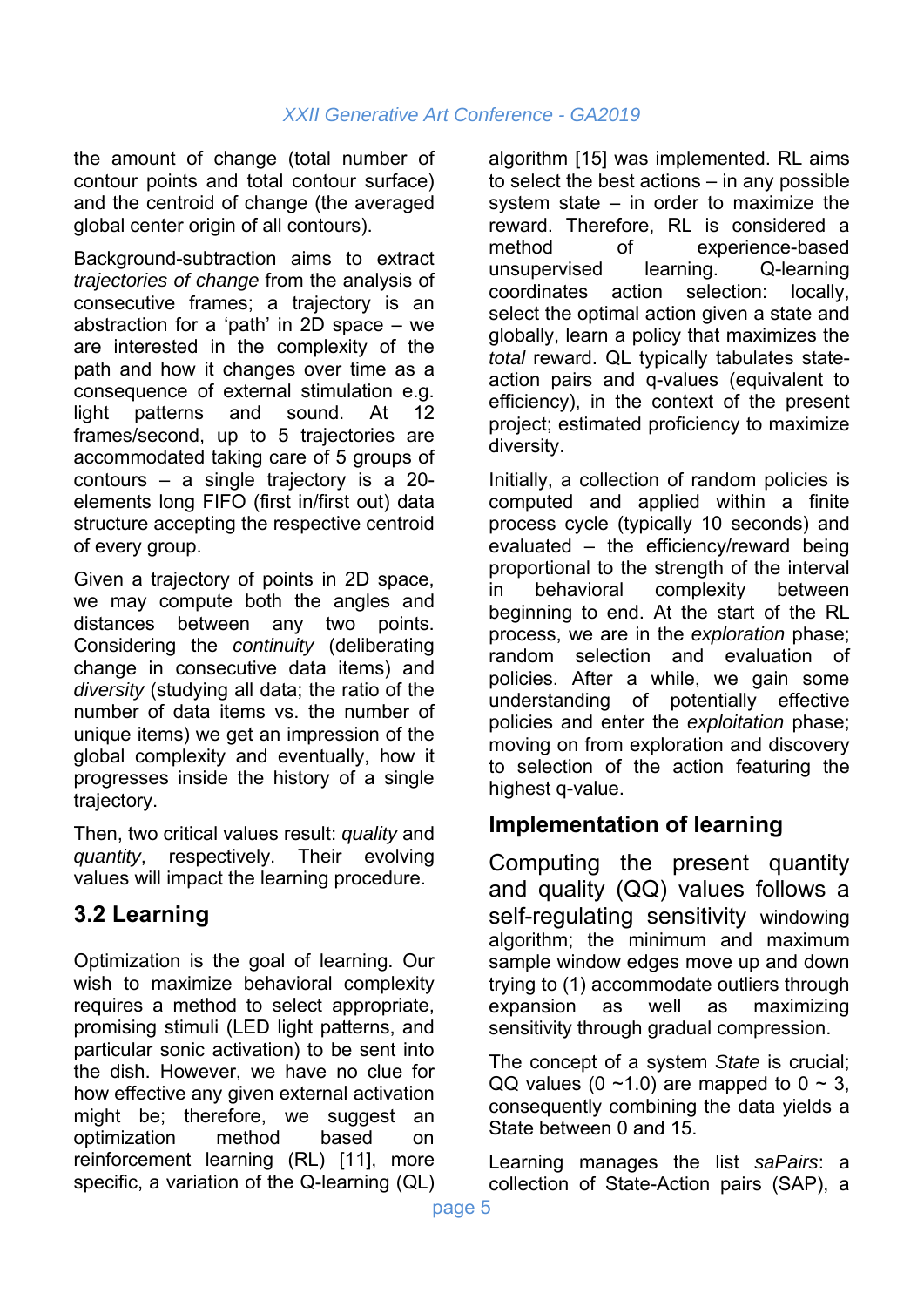single SAP holds a vector specifying the fitness of every potential action given one particular state. At any time, the number of possible actions equals 16. Learning proceeds as follows:

The new State is computed form the present QQ values.

> *newState = computeStateAdaptive(quality, quantity);*

The reward/punishment is computed from the signed interval: current quality minus the previous quality.

*reward = (currentQuality – previousQuality).* 

Get the efficiency (q-value) after using the last action in the previous state. Therefore, check for an existing SAP holding that State. If it exists, return the qvalue of that action, if not return 0; i.e. that State has never occurred before.

> *thisQ = getQValue(previousState, lastAction);*

Look for an existing SAP featuring the new state.

> *StateActionPair p = getSAP(newState);*

If p equals null (signaling a newly observed state), a new SAP is created and appended to the *saPairs* list:

*StateActionPair sap = new StateActionPair(newState); newQ = (float) thisQ + learningRate \* ( reward - thisQ ); sap.qValues[lastAction] = newQ;*  If *p* is not null (signaling the SAP already exists), collect the highest value in the q-values vector and compute the new q-value and update the q-value for the lastAction in the given SAP.

*maxQ = p.getMaxQValue();* 

*newQ = (float) thisQ + learningRate \* ( reward + maxQ thisQ );* 

*updateQValue(oldState, lastAction, newQ);* 

We are now ready to select a next action given the new state and update the previous quality.

*newAction = selectAction\_E\_GREEDY(newSta te); prevQuality = quality;* 

The *selectAction* E\_GREEDY function is conditioned by the *epsilon* (0 ~1.0) parameter, it specifies a probabilistic ratio between exploration and exploitation activity in learning. Exploration selects a random action without relying on learned information. Exploitation entails a selective procedure aiming to select to most promising action based on the evaluation of previous learning cycles. However, we first check the qValues for the current state;

*qValues = getQValues(state);* 

*if (random(1.0) < epsilon || qValues == null) {* 

 *action = int(random(nrActions)); // exploration*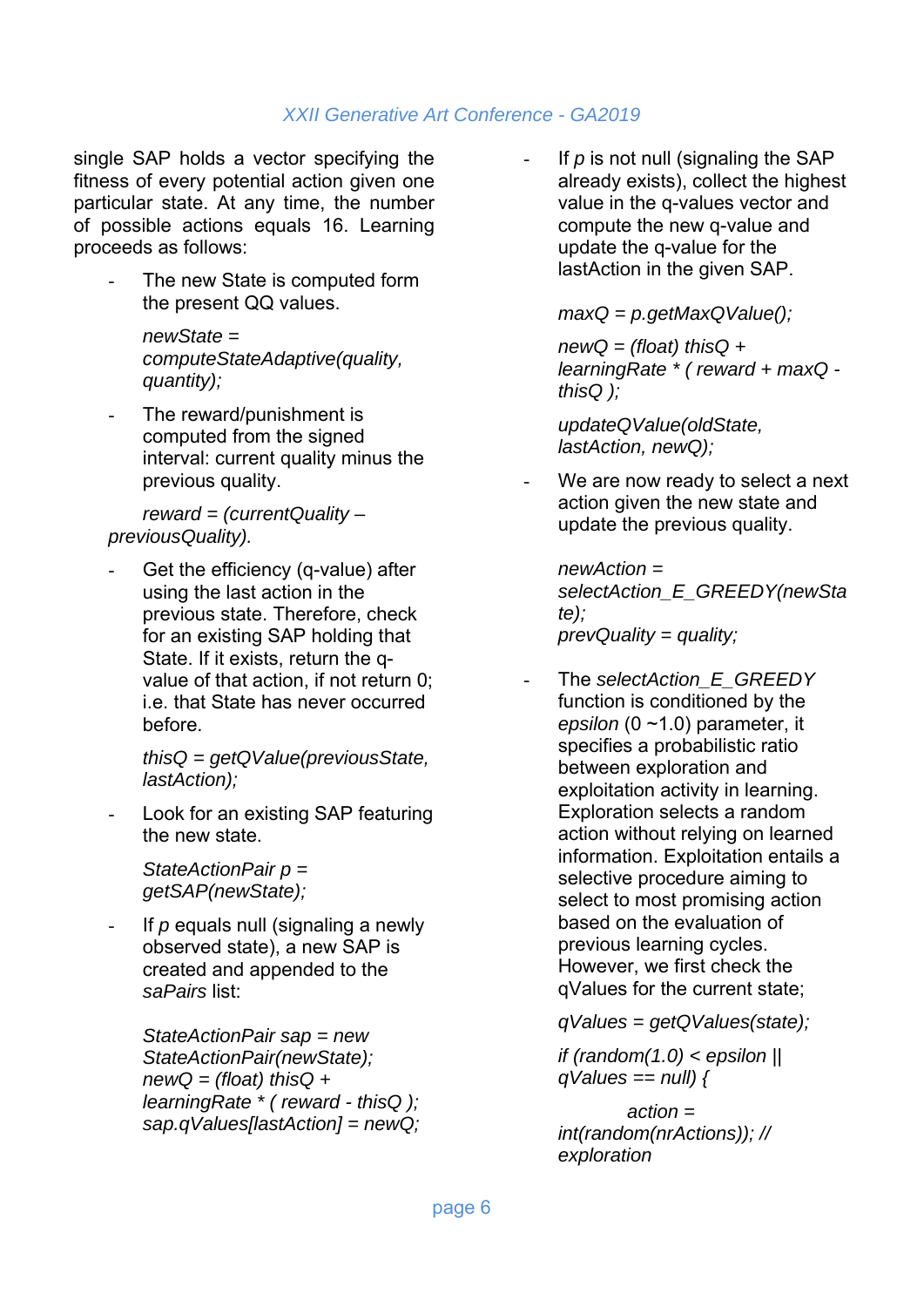*} else {* 

 *// exploitation find maxQ in qValues create list of all actions contributing to maxQ* 

 *randomly select and return action from the list* 

*}* 

Learning is a gradual process of optimization requiring sufficient cycles before the influence of external conditioning becomes effective. In particular, when interlocking living creatures in a computational process, estimation of the required learning time seems impossible. More systematic experiments are definitely needed. Some preliminary experiments are documented next.

## **4. Experiments**

Short experiments run for 45 cycles, 40 samples per cycle and sampling interval of 200 msec.

Box plots in figure 4 suggest, given low quality values, a strong correlation to exist between quantity samples, with higher quantity values, the agreement fades. Globally, the quantity median values show a bell-like distribution – both very low and very high-quality levels correspond to lowquantity. These findings are contradicted in experiment 2 as quantity values are widely distributed, presented in figure 5.

Graphs for both experiments as shown in figures 6 and 7, clearly reveal a gradual decline in action-frequency – explained by the gradual progression from exclusive exploration selection to maximum exploitation selection in the learning algorithm. In experiment 1 (figure 6),

action frequencies exist as two groups of low and high values. In figure 7, oscillations between action-frequency value 5 and lower values seem to agree with the chaotic pattern of QQ correlation in figure 5.

**QQ correlation**



**Quality** 



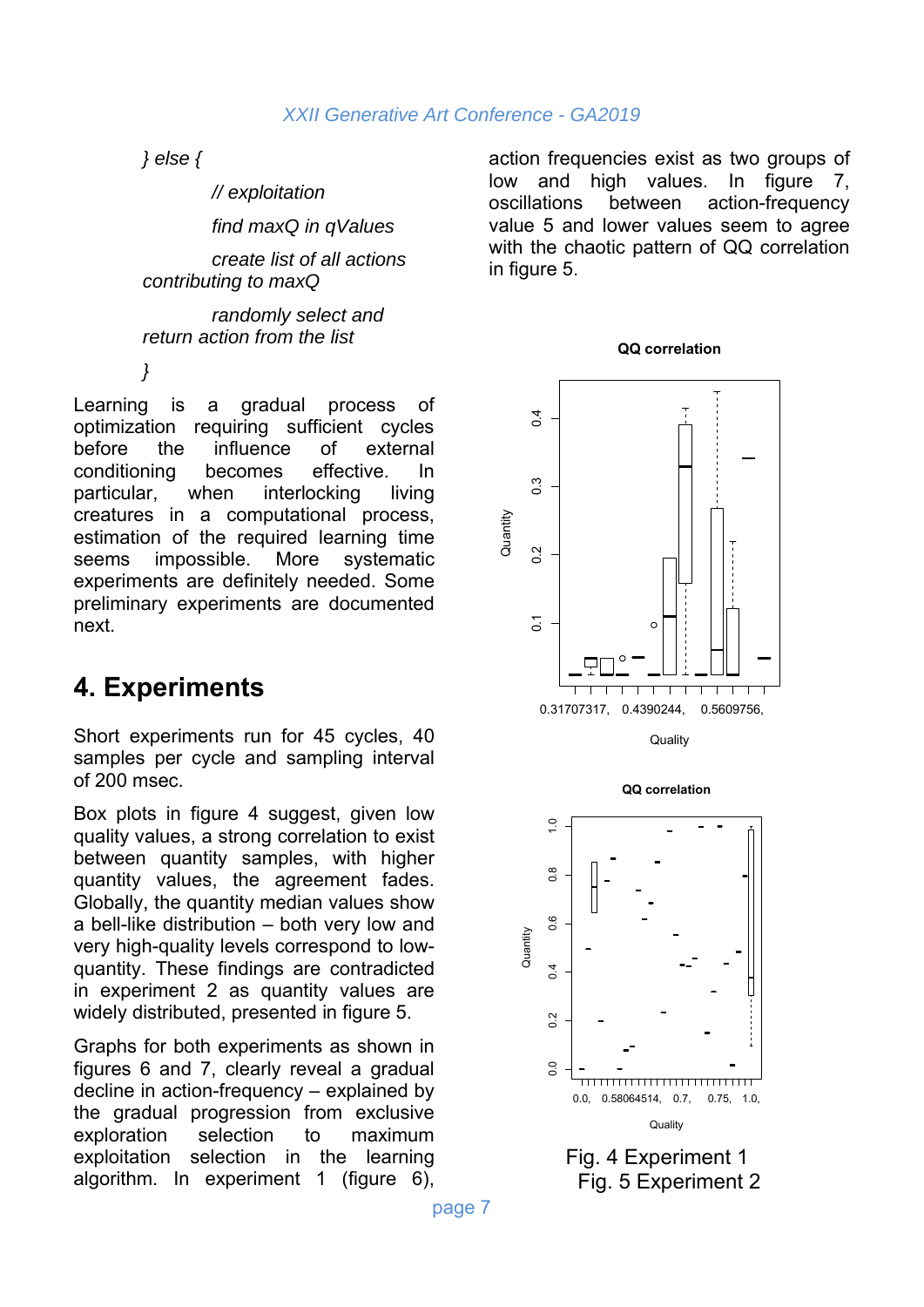

**Action Frequency**

#### **Action Frequency**





## **5. Conclusion**

This paper documents preliminary results of BioTrack, an audiovisual experiment exploring behavior of living creatures and how their spatiotemporal activity could be optimized using a reinforcement learning algorithm.

Obviously, experiments of much longer duration are indispensable to fully understand the scope of this speculative project. Perhaps it requires stronger physical conditioning to reduce noisy behavior to a minimum. By definition, the behavioral complexity of living creatures seems impossible to estimate – there are wide gaps of inactivity in the acquired data. The relationship between activation patterns and ensuing locomotion seems unclear. Many unknown biological processes seem to contribute to unfounded noisy behavior. Long term experiments might reduce noise levels and reveal delicate, intricate action patterns.

#### **Acknowledgement**

I am grateful to biologist Maria Boto Ordonez, for discussions and creating a unique laboratory structure in support of biology and the arts. In addition, I thank Elias Heuninck for designing and creating the sensoractivator structure using 3D printing.

### **References**

- 1. Beyls, P (2012) Interaction in Hybrid Spaces, *ISEA2012 Proceedings*, Albuquerque, NM
- 2. Beyls, P (2019) Art as a Living Interface, *Design, User Experience, and Usability. Design Philosophy and Theory*, HCI2019, Orlando, FL Springer